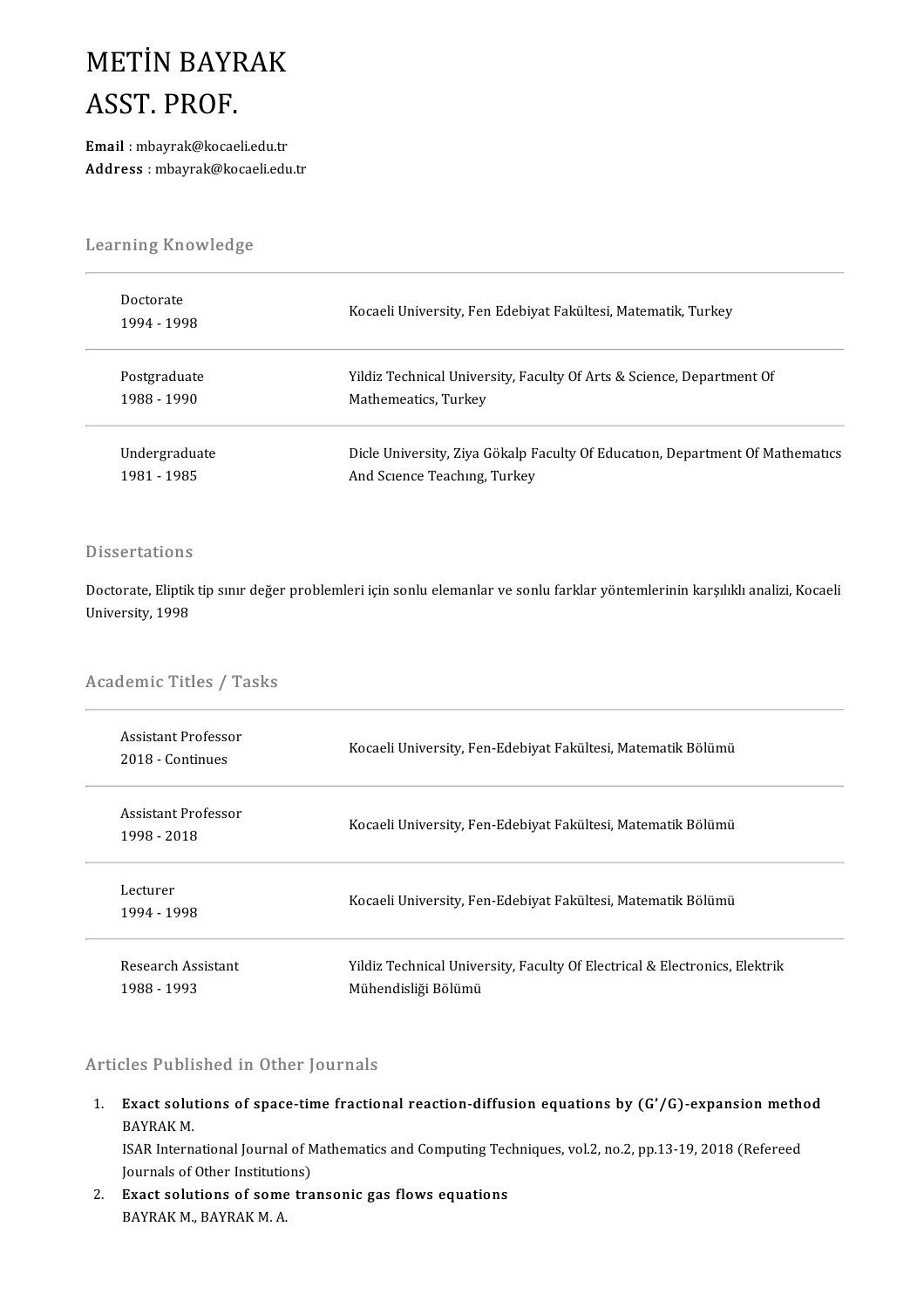European International Journal of Science and Technology, 2018 (Refereed Journals of Other Institutions)<br>Analytical calution of time fractional poplinear Peniamin Bona Mahany equation by residual :

European International Journal of Science and Technology, 2018 (Refereed Journals of Other Institutions)<br>3. Analytical solution of time-fractional nonlinear Benjamin-Bona-Mahony equation by residual power<br>201168 method European Intern<br><mark>Analytical solu</mark><br>series method,<br>PAVPAK M. A. P Analytical solution of tir<br>series method,<br>BAYRAK M. A. , BAYRAK M.<br>International journal of Any series method,<br>BAYRAK M. A. , BAYRAK M.<br>International journal of Applied mathematics, 2018 (Refereed Journals of Other Institutions)<br>Variational Approach To non Linear Ellintic Problem.

- BAYRAK M. A. , BAYRAK M.<br>International journal of Applied mathematics, 2018 (Referee<br>4. **Variational Approach To non-Linear Elliptic Problem**<br>BAYRAK M. Internationa<br>**Variationa**<br>BAYRAK M.<br>Journal Of K
	-

Variational Approach To non-Linear Elliptic Problem<br>BAYRAK M.<br>Journal Of Kocaeli Üniverstiy Pure End Applied Methematics, vol.1, no.3, pp.23-27, 1996 (Other Refereed National BAYRAK N<br>Journal Of<br>Journals)

## Journals)<br>Books & Book Chapters

1. IN THE TEACHING OF DATA ANALYSIS THE ERRORS IN VARIANCE AND STANDARD DEVIATION LS & BOOK GRAPCITS<br>IN THE TEACHING OF DATA ANALYSIS THE ERRORS IN VARIANCE AND STANDARI<br>CALCULATIONS(VERĠ ANALĠZĠ ÖĞRETĠMĠNDE VARYANS ve STANDART SAPMA IN THE TEACHING OF DATA ANALYSIS THE<br>CALCULATIONS(VERĠ ANALĠZĠ ÖĞRETĠM<br>HESAPLAMALARINDA YAPILAN HATALAR)<br>BAVRAK M CALCULAT<br>HESAPLAM<br>BAYRAK M.<br>in: Modern HESAPLAMALARINDA YAPILAN HATALAR)<br>BAYRAK M.<br>in: Modern Dönemde Edebiyat, Eğitim, Sanat ve İktisat, Prof. Dr. Osman KÖSE, Doç. Dr. Emel İSLAMOĞLU, Editor,<br>Barikan Yayınevi, Ankara, np.222,221, 2019.

BAYRAK M.<br>in: Modern Dönemde Edebiyat, Eğitim, Sanat<br>Berikan Yayınevi, Ankara, pp.323-331, 2018

## Berikan Yayınevi, Ankara, pp.323-331, 2018<br>Refereed Congress / Symposium Publications in Proceedings

- Refereed Congress / Symposium Publications in Proceedings<br>1. BAYRAK A new iterative algorithm for the time-fractional Fisher equation including small delay<br>DEMIR A RAYRAK A RAYRAK M BAYRAK A new iterative algorithm<br>DEMIR A., BAYRAK M. A., BAYRAK M.<br>ICOMA 42019, International Conference BAYRAK A new iterative algorithm for the time-fractional Fisher equation including small delay<br>DEMİR A., BAYRAK M. A. , BAYRAK M.<br>ICOMAA2018, International Conference on Mathematical Advances and Applications,May 11-13, 20 DEMİR A., BAYRAK M. A. , BAYRAK M.<br>ICOMAA2018, International Conference on Mathematical Advances and Applications,May 11-13, 2018, 11 - 13 May<br>2018 2. ICOMAA2018, International Conference on Mathematical Advances and Applications, May 11-13<br>2018<br>2. A novel iterative algorithm on the time-fractional Fisher equation with small delay<br>2. A novel iterative algorithm on the
- 2018<br><mark>A novel iterative algorithm on the</mark><br>BAYRAK M. A. , DEMİR A., BAYRAK M.<br>International Conference en Mathema A novel iterative algorithm on the time-fractional Fisher equation with small d<br>BAYRAK M. A. , DEMİR A., BAYRAK M.<br>International Conference on Mathematical Advances and Applications, 11 - 13 May 2018
- 3. BAYRAK M. A., DEMIR A., BAYRAK M.<br>International Conference on Mathematical Advances and Applications, 11 13 May 2018<br>3. A new iterative algorithm on the time-fractional Fisher equation including small delay<br>DEMID A. B International Conference on Mathema<br>A new iterative algorithm on the<br>DEMİR A., BAYRAK M. A. , BAYRAK M.<br>International Conference on Mathema A new iterative algorithm on the time-fractional Fisher equation including sma<br>DEMİR A., BAYRAK M. A. , BAYRAK M.<br>International Conference on Mathematical Advances and Applications, 11 - 13 May 2018

DEMİR A., BAYRAK M. A., BAYRAK M.<br>International Conference on Mathematical Advances and Applications, 11 - 13 May 2018<br>4. A new iterative algorithm for the time-fractional Fisher equation including small delay<br>DEMIR A. BAY International Conference on Mathema<br>A new iterative algorithm for the<br>DEMİR A., BAYRAK M. A. , BAYRAK M.<br>International Conference on Mathema A new iterative algorithm for the time-fractional Fisher equation including small delay<br>DEMİR A., BAYRAK M. A. , BAYRAK M.<br>International Conference on Mathematical Advances and Applications (ICOMAA2018), İstanbul, Turkey,

DEMIR A., l<br>Internation<br>May 2018<br>**in the tes** International Conference on Mathematical Advances and Applications (ICOMAA2018), İstanbul, Turk<br>May 2018<br>5. **İn the teaching of data analisis the error in variance and standart deviation calculations**<br>PAVPAK M

### May 2018<br>**In the teac**<br>BAYRAK M.<br>INTERNATI In the teaching of data analisis the error in variance and standart deviation calculations<br>BAYRAK M.<br>INTERNATIONAL SYMPOSIUM ON MULTIDISCIPLINARYACADEMIC STUDIES(ISMAS)(02-04 February 2018,<br>Kamar Turkay), Antalya Turkay, 2

BAYRAK M.<br>INTERNATIONAL SYMPOSIUM ON MULTIDISCIPLINARYACADEMİC STUDIES(ISMAS)(02-04 February 2018, Kemer, Turkey), Antalya, Turkey, 2 - 04 February 2018, pp.323-331

- 6. Approximate solution of inverse parabolic problem Approximate solution of inverse parabolic problem<br>BAYRAK M., BAYRAK M. A.<br>Numerical Computations:Theory and Algorithms,Italy, 17 - 23 June 2013<br>MESLEK VÜKSEOKULU U İNTERNET SAYEALARININ KAMU KURUMI
- BAYRAK M., BAYRAK M. A.<br>1. Numerical Computations:Theory and Algorithms,Italy, 17 23 June 2013<br>7. MESLEK YÜKSEOKULU İNTERNET SAYFALARININ KAMU KURUMLARI STANDARTLARINA GÖRE<br>1. DEĞEPI ENDİRLI MESİ Numerical Computations<br>MESLEK YÜKSEOKULU<br>DEĞERLENDİRİLMESİ<br>DİKMEN G.M., BAYBAKI MESLEK YÜKSEOKULU İ<br>DEĞERLENDİRİLMESİ<br>DİKMEN C. M. , BAYRAK M.<br>Adaan Mandanes Üniversit

DEĞERLENDİRİLMESİ<br>DİKMEN C. M. , BAYRAK M.<br>Adnan Menderes Üniversitesi 2.Uluslar arası 6. ulusal Meslek Yüksekokulları Sempozyumu., (2011), Aydın, Turkey, DİKMEN C. M. , BAYRA<br>Adnan Menderes Ünive<br>25 May - 27 July 2011<br>PELLAPU ITV BASED Adnan Menderes Üniversitesi 2.Uluslar arası 6. ulusal Meslek Yüks<br>25 May - 27 July 2011<br>8. RELIABILITY-BASED DESIGN OF FAULT TREE TECHNIQUE<br>PAVPAK M. SEPTCELIK İ. KOCA K

25 May - 27 July 2011<br><mark>RELIABILITY-BASED DESIGN 0</mark><br>BAYRAK M., SERTÇELİK İ., KOCA K.